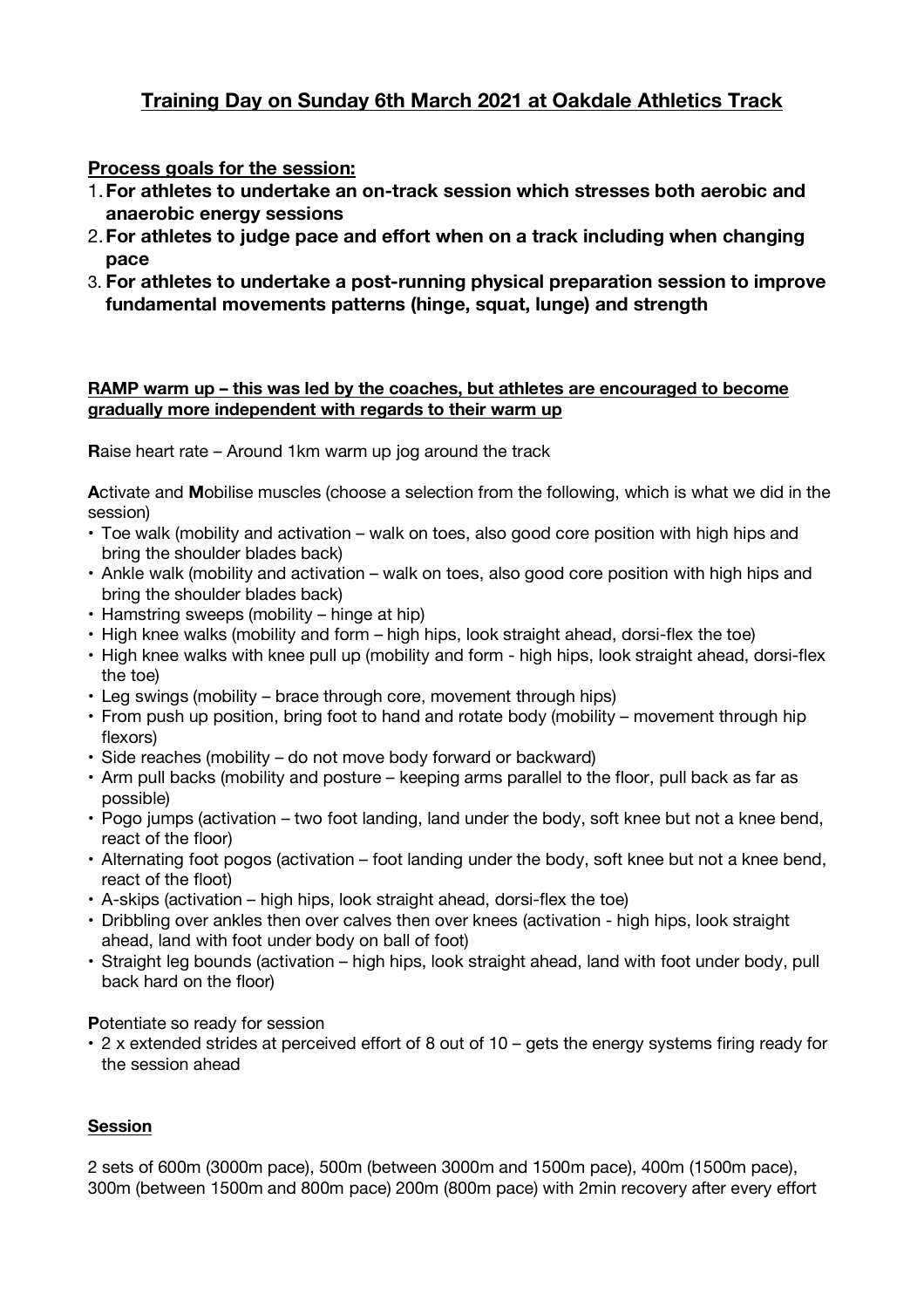• To help with pace judgement agree target times for each rep with your coach before the session

Important tips for track interval session:

- For 3000m pace intervals the recovery time after the effort is roughly the same length of time that the effort took
- For 1500m pace intervals the recovery time after the effort is roughly twice the length of time that the effort took
- For 800m pace intervals the recovery time after the effort is roughly four times the length of time that the effort took
- For developing athletes, total length of sessions should not exceed 4km. If just running at 1500m pace for the session then do not exceed 3km (and be very happy to run less distance). If just running at 800m pace for the session then do not exceed 1600m (and again be happy to run less distance)
- For developing athletes do not do too many sessions at just 1500m or 800m pace, perhaps just in the build up to a key race at this distance. Recommend most sessions for developing athletes at 3000m pace to focus on developing the aerobic system or start at 3000m pace to get the aerobic system going before stepping down to 1500m and/or 800m pace efforts

#### **Warm down**

Easy couple of laps around the track (about half a mile) to gradually bring heart rate back down